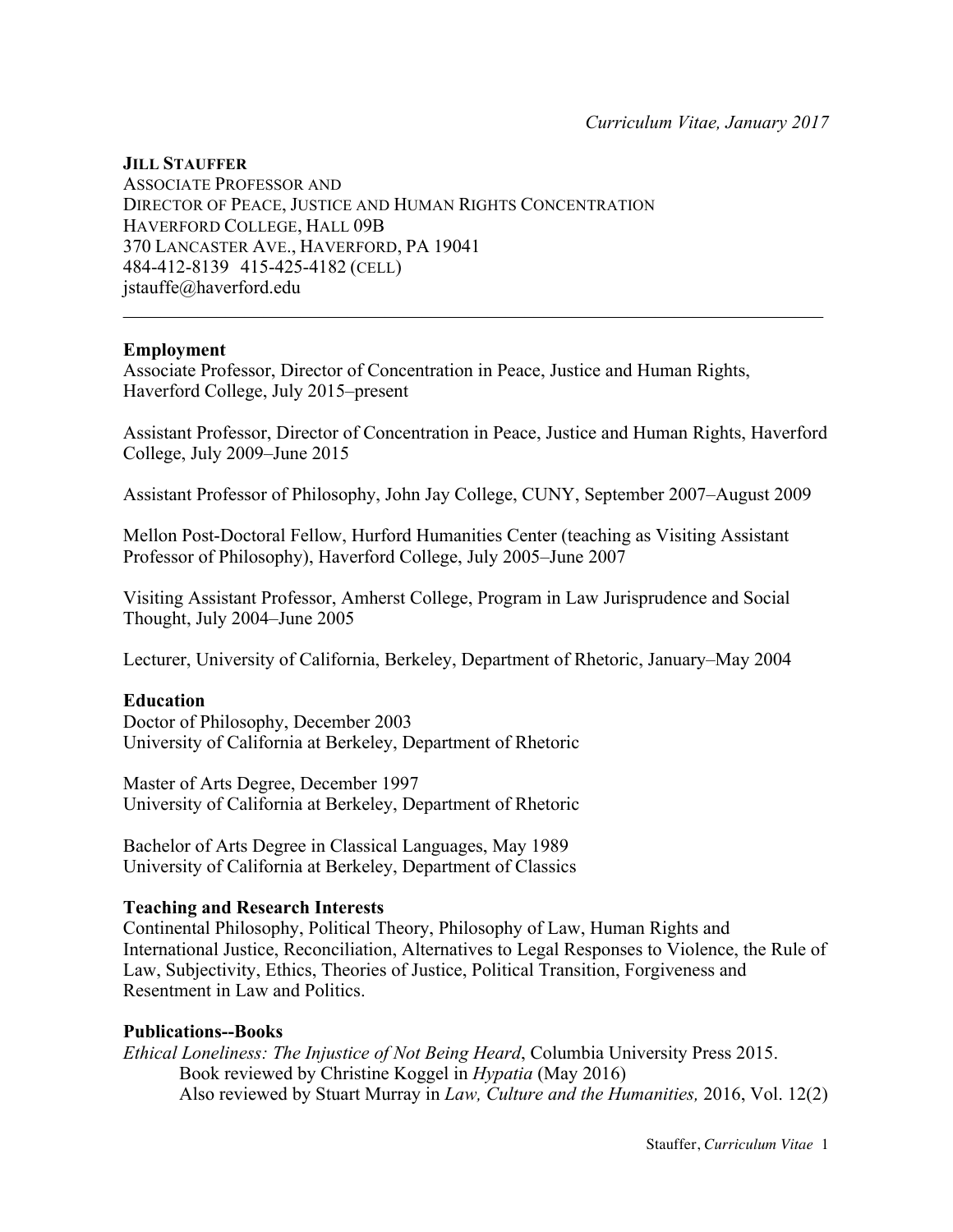Also reviewed by Grayson Hunt in the American Philosophical Association's *Newsletter on Feminism and Philosophy*, Vol. 16, No. 1 (Fall 2016) Also reviewed by Linda Meyer in *No Foundations* 13 (2016).

*Nietzsche and Levinas: "After the Death of a Certain God"*, edited volume (co-edited with Bettina Bergo), Columbia University Press 2009.

Book reviewed by Robert Erlewine in *Sophia*, Volume 48, Number 3 / August, 2009. Also reviewed by Abi Doukhan in *Foucault Studies*, No. 11, February 2011, 206-209. Also reviewed by Jordan Glass in *Symposium* 15:1 (2011) (review also posted online in *Canadian Society for Continental Philosophy*, November 2010).

## **Selected Publications—Articles and Chapters**

"" a fine risk to be run': Améry and Levinas on Aging, Responsibility and Risk in the Wake of Atrocity," forthcoming in *Journal of French and Francophone Studies* 2017.

"'The closest thing that comes to my mind': Law, Genocide and Decolonial Hearing," forthcoming in edited volume *Logics of Genocide: The Structures of Violence and the Contemporary Word*, edited by Anne O'Byrne and Martin Shuster, Indiana University Press 2017.

"Law, Politics, the Age of Responsibility, and the Problem of Child Soldiers," *Law, Culture and the Humanities*, forthcoming 2017.

"Listening to the Archive / Failing to Hear," in *Law, Memory, Violence: Uncovering the Counter-Archive*, edited by Stewart Motha and Honni von Rijswijk, Routledge 2015.

"Speaking Truth to Reconciliation: Political Transition, Recovery and the Work of Time," article in peer-reviewed journal *Humanity* 4.1, 2013, 27-48.

"Heidegger and Levinas," chapter in the *Bloomsbury Companion to Heidegger*, edited by Francois Raffoul and Eric Nelson, Bloomsbury Academic 2013, Chapter 49.

"Nihilists, Heroes, Samaritans and I: The Question of Moral Motivation in Secular Politics," in *Politics of Religion/Religion of Politics*, edited by Alistair Welchman, Springer Publishing 2014.

"A Hearing: Forgiveness, Resentment and Recovery in Law," *Quinnipiac Law Review*, Vol. 30, No. 3, 2012, 517-526.

"Equality and Equivocation: Saving Sovereignty from Itself," article in peer-reviewed journal *Journal of Law, Culture and the Humanities,* Vol. 6, No. 2, 2010, 167–184.

"How much does that weigh?: Levinas and the Possibility of Human Rights," in *MonoKL,* Vol 8-9, "Reflections on Levinas," October 2010, 661-674.

"The Imperfect: Levinas, Nietzsche and the Autonomous Subject," in *"After the Death of a Certain God": Nietzsche and Levinas*, ed. by Jill Stauffer and Bettina Bergo, Columbia University Press 2009, 33–47.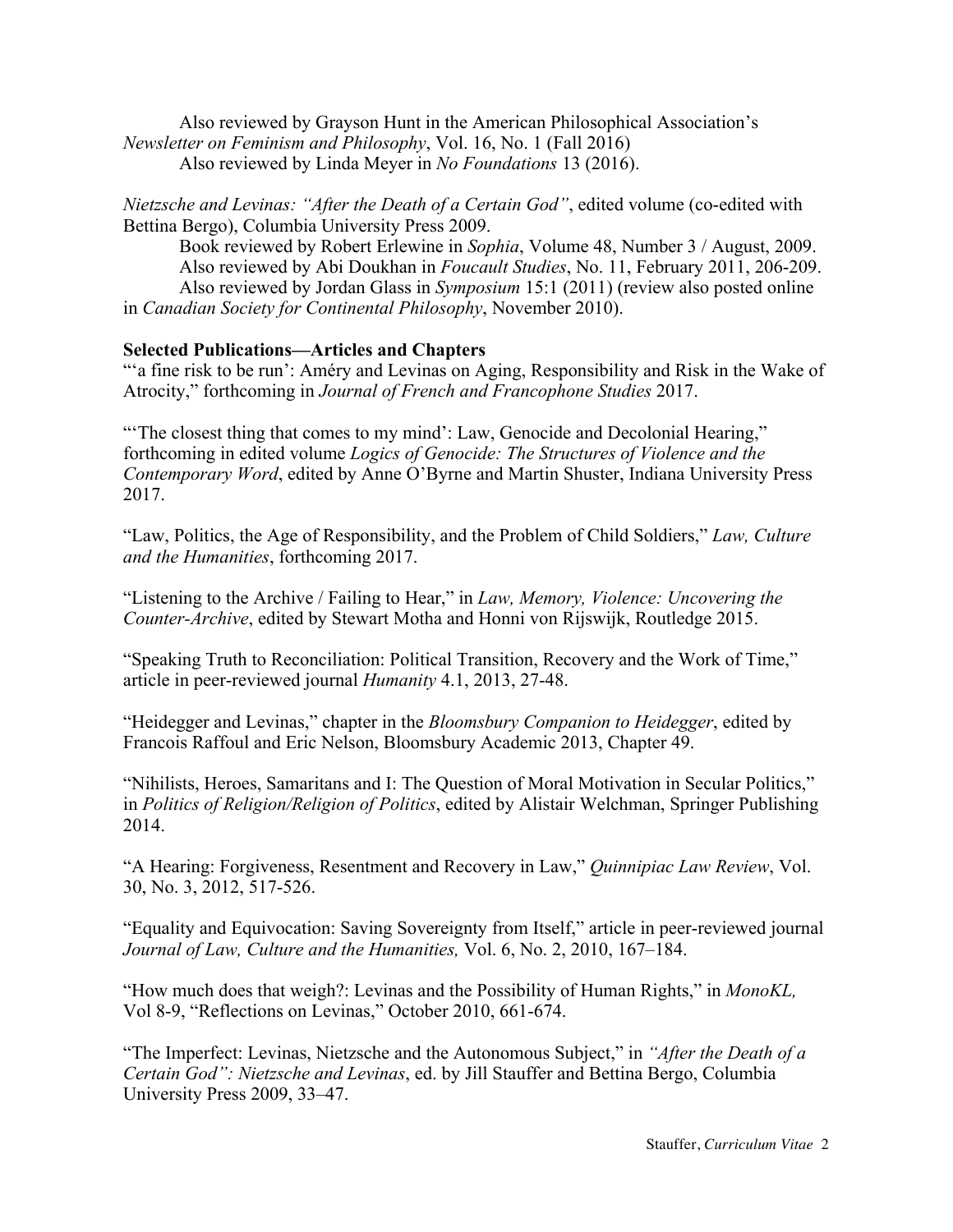"Productive Ambivalence: Levinasian Subjectivity, Justice, and the Rule of Law," in *Essays on Levinas and Law: A Mosaic*, edited by Desmond Manderson, Palgrave Macmillan, 2009, 76–91.

"The Rule of Law and its Shadow: Ambivalence, Procedure, and the Justice Beyond Legality," article in peer-reviewed journal, *Journal of Law, Culture and the Humanities,* Vol. 3, No. 2, 2007, 225–243.

### **Publications—Interviews**

Interview with legal philosopher Linda Ross Meyer, "No one 'deserves' any of this," *The Believer*, September 2013.

Interview with philosopher Lisa Guenther, "What is the experience of isolation?" *The Believer*, 99<sup>th</sup> issue, June 2013, 67-70.

Interview with literary philosopher Colin Dayan, "We have invented a new form of death," *The Believer*,  $96<sup>th</sup>$  Issue, February 2013, 51-55.

Interview with political theorist William Connolly, "It is a tough proposition but not without hope. The soft spots in a hard structure may not show until they are tested," *The Believer*, May 2012,  $89^{th}$  Issue, 69-74.

Interview with legal philosopher Marianne Constable, "Speech—not God or morality connects our law to hustice," *The Believer*, 75<sup>th</sup> Issue, October 2010, 43–48.

Interview with political theorist Thomas Dumm, "Out of loneliness we might come to be with each other in a better way," *The Believer*, 59<sup>th</sup> Issue, January 2009, 62–66.

Interview with criminologist Alison Young, "Law is dependent on the image, and images have a certain power over law," *The Believer*,  $38<sup>th</sup>$  Issue, October 2006, 63–67.

Interview with legal philosopher Peter Fitzpatrick, "'In God we trust' can relieve us of trusting each other," *The Believer*, 28<sup>th</sup> Issue, October 2005, 63-72.

Reprinted in Peter Fitzpatrick, *Law as Resistance: Collected Essays in Law*, (Burlington, VT: Ashgate, 2008), 1–16.

Interview with philosopher Silvia Benso, "Morality does not require creativity. Ethics does," *The Believer*, 13<sup>th</sup> issue, May 2004, 68–76.

Interview with philosopher Simon Critchley, "The point is not to abandon reason, but to realize what reason has become for us," *The Believer*, 5<sup>th</sup> Issue, July 2003, 106–123.

Interview with philosopher Judith Butler, ""Peace is resistance to the terrible satisfactions of war," *The Believer*, 2nd Issue, May 2003, 64–72.

Longer version reprinted in *qui parle*, Vol. 14, No. 1, Fall/Winter 2003, 99–121.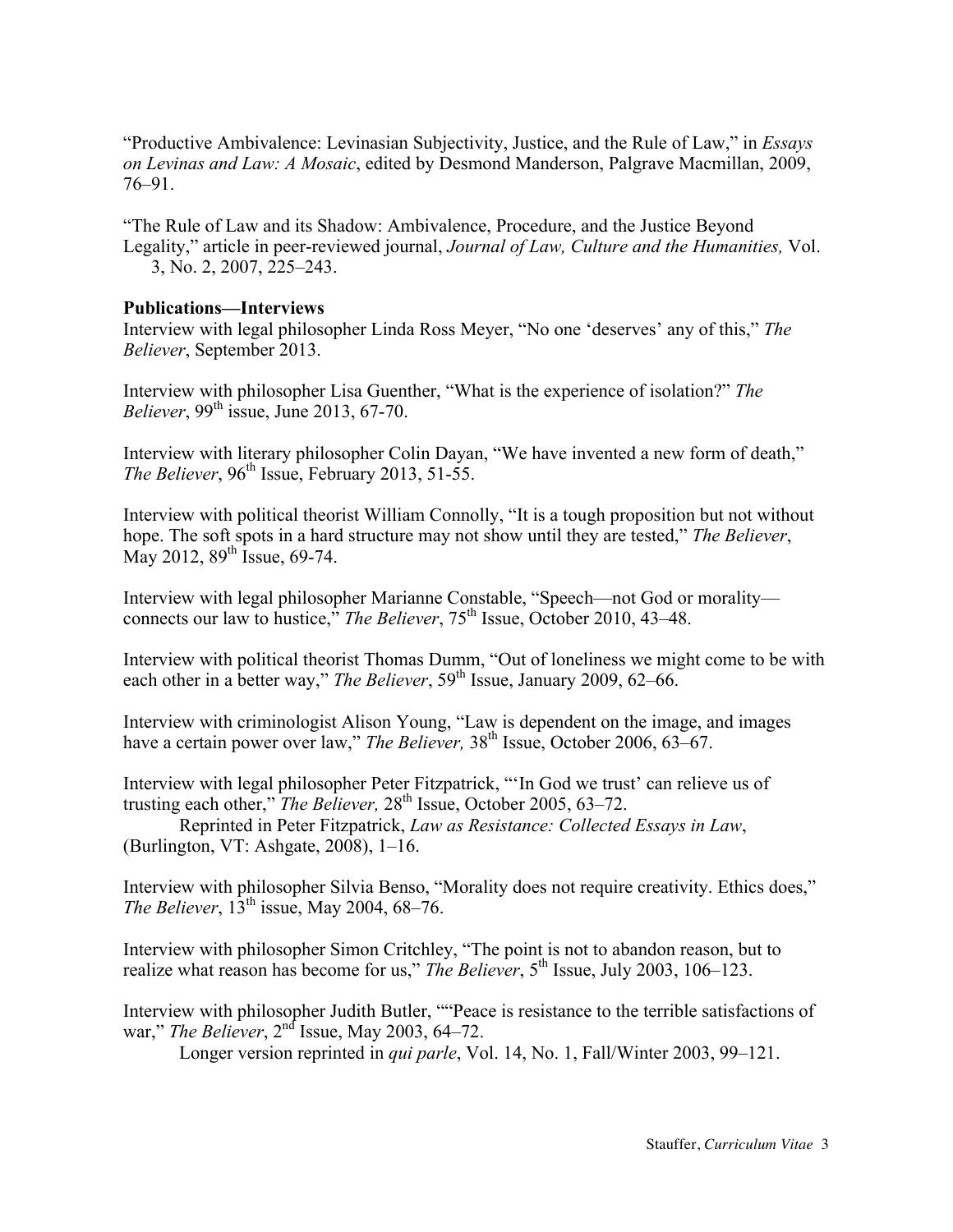Also reprinted in longer version as "Ethics of Non-Violence: Interview with Judith Butler," *Identities: Journal for Politics, Gender and Culture*, Vol. 2., No. 1, Summer 2003, 27–57.

## **Publications—Book Reviews**

LCH Bookshelf, "Books for Learning to Listen." Two-sentence reviews of five recent books in the fields of philosophy and political science, for the *Journal of Law, Culture and the Humanities*.

Book review of *The Heart of Human Rights*, by Allen Buchanan, forthcoming in *Human Rights Quarterly*, February 2016.

Book review of *The Humanities and Public Life*, edited by Peter Brooks with Hilary Jewett, in *MLN* (Modern Language Notes), Vol. 129, No. 5, December 2014.

"Unsettingly Democracy—Honig's Emergency Politics," Book Review of Bonnie Honig, *Emergency Politics: Paradox, Law, Democracy*, in *Theory and Event*, Volume 15, Issue 3, September 2012

Book Review of *Access to Justice* by Deborah Rhode, *Journal of Law, Culture and the Humanities*, Feb 2008; vol. 4: pp. 132–136.

"Event in Search of An Audience," Book Review of Alain Badiou's *Being and Event*, in *Theory and Event,* Volume 9, Issue 3, 2006, http://muse.jhu.edu/login?uri=/journals/theory\_and\_event /v009/9.3stauffer.html.

Book Review of *The Lesser Evil: Political Ethics in an Age of Terror* by Michael Ignatieff, *Journal of Law, Culture and the Humanities*, Volume 1, Issue 3, 2005, 406–408.

Book Review of *The End of Human Rights* by Costas Douzinas, *Journal of Law and Society (British)*, Vol. 28, Number 3, September 2001, pp 459–463.

### **Selected Invited Talks**

"Ethical Loneliness," Campus Cross-Talk: Empathy, Compassion and Mindfulness, Quinnipiac University, November 7, 2016, New Haven, CT.

"Ethical Loneliness: a world of harm, failures of hearing, and what it means to be responsible," September 21, 2016, St. John's College, NM.

Swarthmore College Human Rights Week, "Failures of Hearing: Human rights, trauma, recovery—and learning to listen well," April 20, 2016, Swarthmore, PA.

Drexel University Medical Humanities Colloquium, "Trauma, Recovery, and Failures of Hearing," February 16, 2016, Philadelphia, PA.

University of North Carolina—Charlotte, Center for Professional and Applied Ethics Colloquium Series, "Ethical Loneliness: The Injustice of Not Being Heard," February 11, 2016, Charlotte, NC.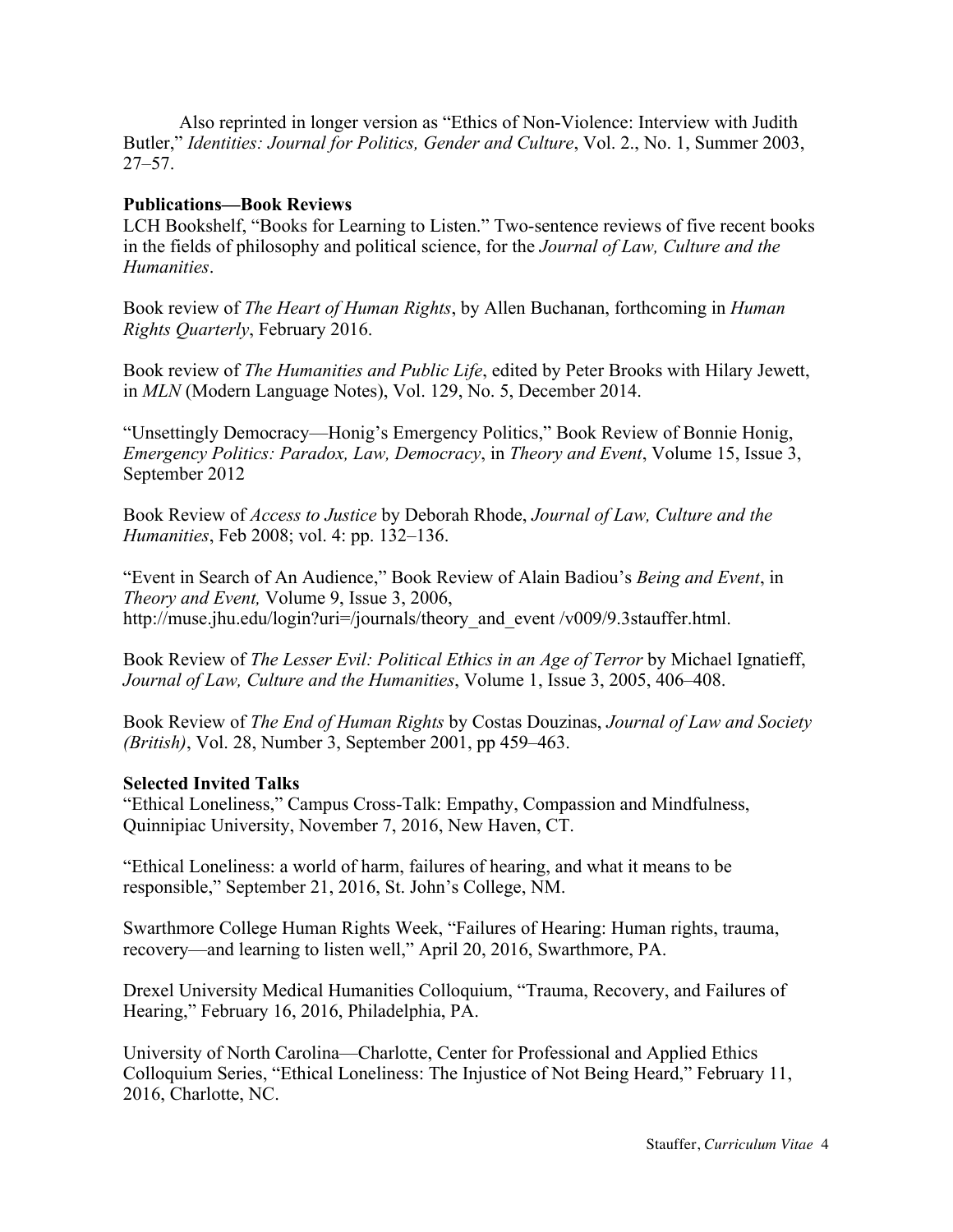University of New Mexico Department of Philosophy Colloquium Series: "Ethical Loneliness: The Injustice of Not Being Heard," October 30, 2015, Albuquerque, NM.

Plenary Address: "Ethical Loneliness: Levinas, Amery and the Work of Recovery," North American Levinas Society, May 18-20, Ocean City, MD.

"Ethical Loneliness: Forgiveness, Resentment and Recovery after Mass Violence," Rowan University "Theorizing at Rowan" series, November 14, 2013.

"*Ibam forte via Sacra*: Irony, Knowledge, Power and Testimony," invited presentation at colloquium on Law's Counter-Archive at Birkbeck Institute for the Humanities, Birkbeck School of Law, London, UK, March 15, 2013.

"*Ibam forte via Sacra*: Irony, Knowledge, Power and Testimony," a paper on a panel I was invited to put together for "The Art and Politics of Irony" at McGill University, Montreal, QC Canada, April 12-14, 2012.

"Ethical Loneliness: Forgiveness, Resentment and Recovery in Law," Johns Hopkins University WGS Workshop on Law and Loss, February 24, 2012.

"Speaking Truth to Reconciliation: Forgiveness, Resentment, Human Rights," Yale Law School Human Rights Workshop, November 2, 2011.

"A Hearing: Forgiveness, Resentment and Recovery in Law," Symposium honoring Linda Ross Meyer and Neil Feigenson, Quinnipiac School of Law, New Haven, CT, October 8, 2011.

Keynote Address: "the experience of an extreme loneliness: Resentment and Reconciliation as Affective States of International Criminal Law," Affective States of International Criminal Justice, Conference at Melbourne Law School, July 20-22, 2011.

I also taught one session of a graduate class in the law school while I was there.

"Political reconciliation from "it was" to "thus I willed it": Amery and Nietzsche on Forgiveness and Resentment," Hannah Arendt Center/Human Rights Program Lecture Series, Bard College, March 1, 2011. (The talk is viewable here: http://www.bard.edu/hannaharendtcenter/mediaarchive/)

"the experience of an extreme loneliness: Amery and Levinas on resentment and reconciliation," Colloquium on Jewish Philosophy, Pomona College, December 3, 2010.

"Are Human Rights Possible?", Philosophy Colloquium, John Jay College/CUNY, May 6, 2010.

"How much does that weigh?: Levinas and the Possibility of Human Rights," Brackenridge Distinguished Scholar Lecture Series and Workshop (honoring Simon Critchley), University of Texas at San Antonio, February 21-22, 2010.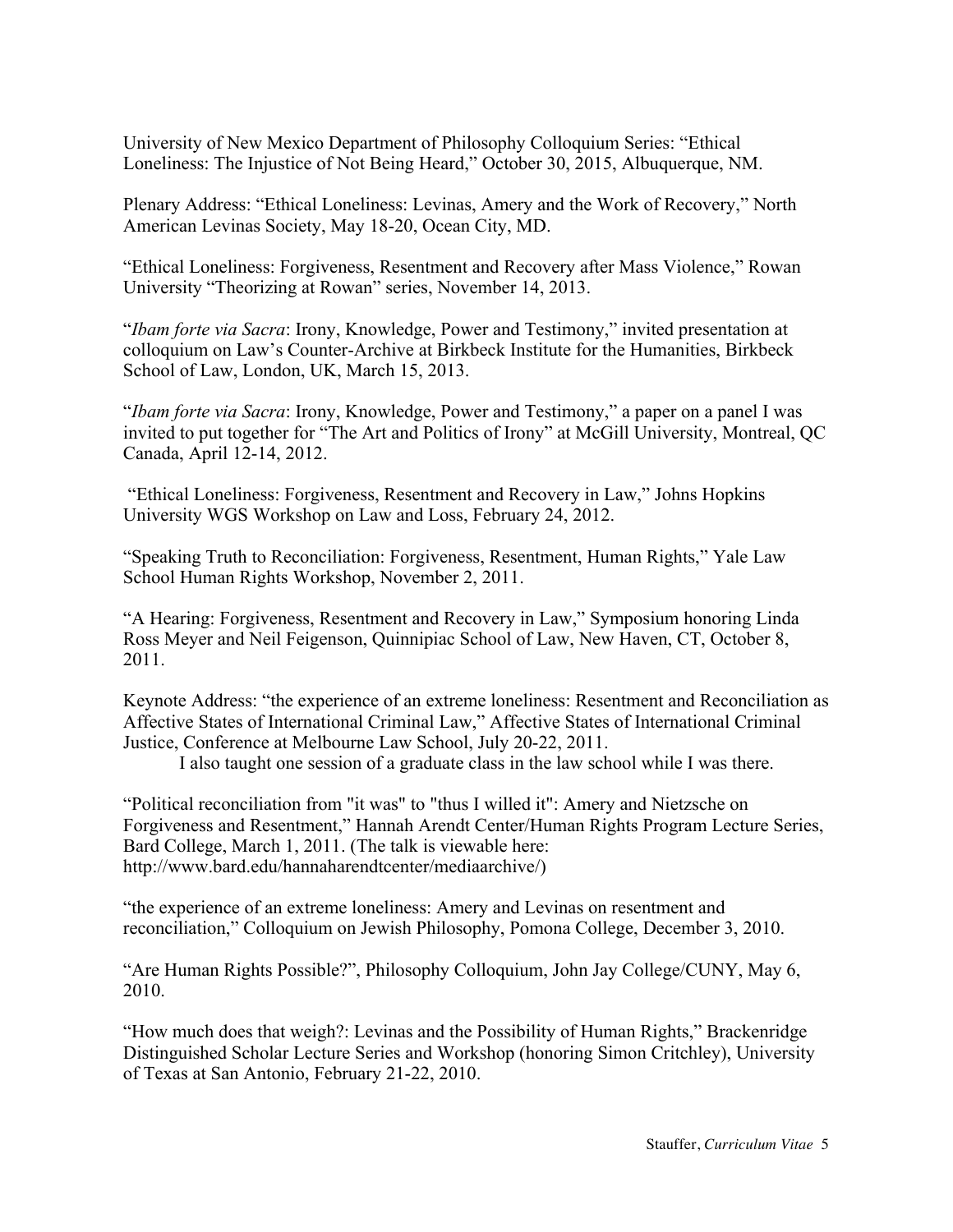"Human Rights: What is the Law, Who is the Subject?" The New School, New York, NY, Philosophy Colloquium, May 7, 2009.

# **Selected Conference Presentations**

Response to papers by Bettina Bergo and James Hatley at a panel on my book, *Ethical Loneliness*, Society for Phenomenology and Existential Philosophy, October 20-22, 2016, Salt Lake City, UT.

"Law, Temporal Vulnerability and Decolonial Hearing: The case of Delgamuukw v. British Columbia," Critical Legal Conference, September 1-3, 2016, University of Kent, Canterbury, UK.

"The Temporality of Judgment: Law, Aging and the Responsibility of Child Soldiers," New Legal Temporalities, September 8-10, University of Kent, Canterbury, UK.

"How Time Passes in Law: On child soldiers, aging and responsibility," Law and Society Annual Meeting, June 2-5, 2016, New Orleans, LA.

"How Time Passes in Law: On child soldiers, aging and responsibility," Annual Meeting of the Association for Study of Law, Culture and the Humanities, April 1-2, 2016, Hartford, CT.

Response to book panel on Ethical Loneliness: The Injustice of Not Being Heard, Annual Meeting of the Association for Study of Law, Culture and the Humanities, April 1-2, 2016, Hartford, CT.

Response to book panel on Ethical Loneliness: The Injustice of Not Being Heard, Western Political Science Association, March 24-26, 2016, San Diego, CA.

"Commentary on *The Decline of Mercy in Public Life* by Alex Tuckness and John M. Parrish," Presentation at the Annual Meeting of the American Political Science Association, San Francisco, CA, September 1-4, 2015.

"Evidence of Repair: Hope, Fact and Recovery in International Criminal Proceedings," Presentation at Annual Meeting of the Association for Study of Law, Culture and the Humanities, Georgetown Law School, Washington DC, March 6-7, 2015.

"Strange Necessity: Commentary on James Martel's *The One and Only Law*," Presentation at Annual Meeting of the Association for Study of Law, Culture and the Humanities, Georgetown Law School, Washington DC, March 6-7, 2015.

Session on Interdisciplinary Pedagogy, Teaching International Criminal Law: Between Fragmentation and Constitutionalisation, conference at London School of Economics, European Cooperation in Science and Technology (COST), May 30-31, 2014.

"What gets heard in a hearing?: Law, stories, and the fragility of communication," Presentation at Annual Meeting of the Association for Study of Law, Culture and the Humanities, University of Virginia Law School, Charlottesville, VA, March 10-11, 2014.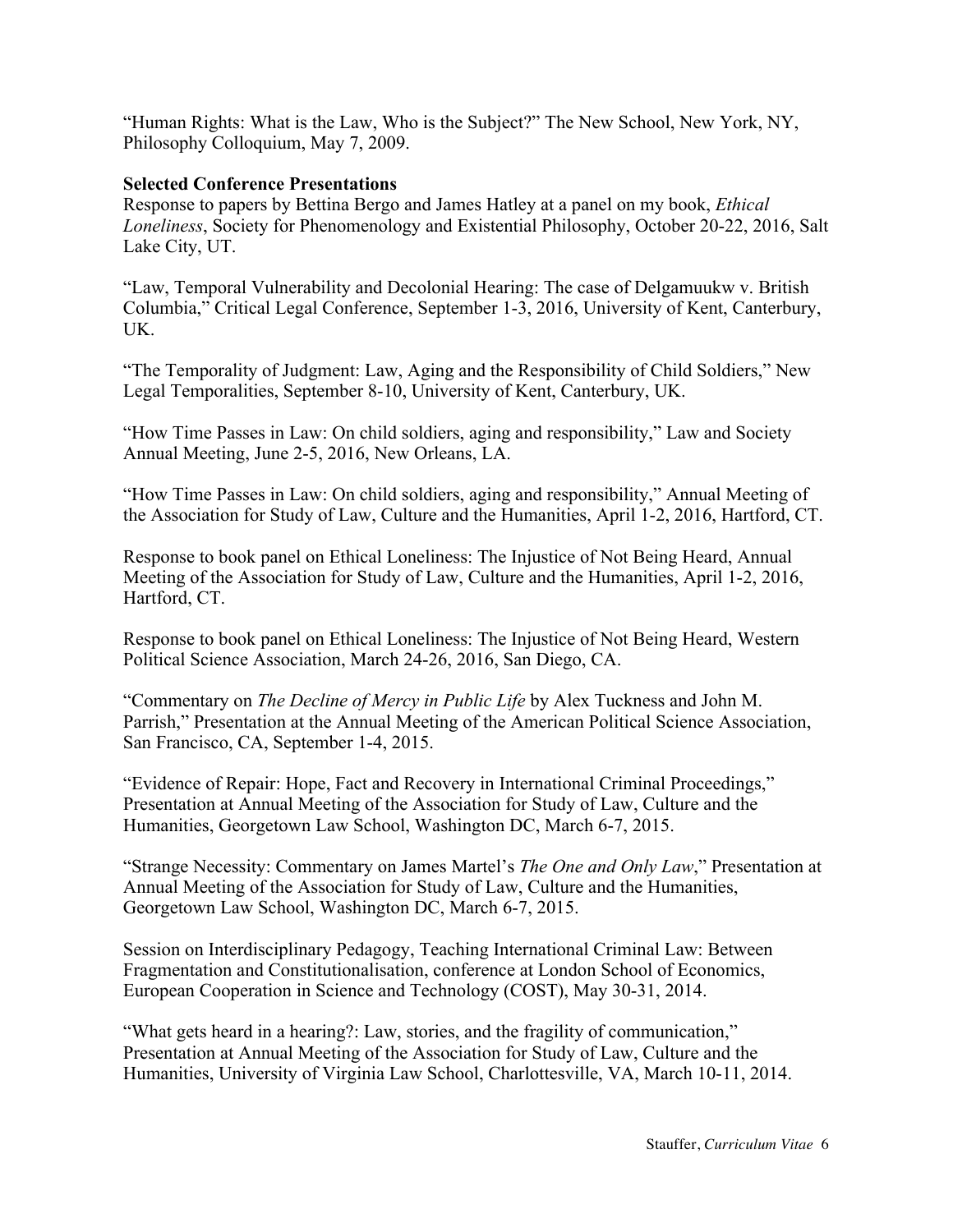"The Will to Forget: time, resentment and r*essentiment* in the redress of grave harm," Presentation at Society for Phenomenology and Existential Philosophy, University of Oregon, Eugene, OR, October 2013.

"Reconciliation as Repair (in a world where some things remain broken)," Critical Legal Conference, September 5-7, 2013, Queen's University, Belfast, Northern Ireland/UK.

"Why does research take form as a question?: Levinas on solitude and loneliness," Levinas Research Seminar, Stonybrook Manhattan, New York, April 25-26, 2013.

"Loss, Legality, and a Procedure for Telling Stories," Presentation at Annual Meeting of the Association for Study of Law, Culture and the Humanities, Birkbeck School of Law, London, UK, March 22-23, 2013.

"Ethical Loneliness: Forgiveness, Resentment and Recovery," Presentation at Annual Meeting of the Society for Phenomenology and Existential Philosophy, Rochester, NY, November 1-3, 2012.

"Ethical Loneliness, the will to revision, and the promise of meaningful human rights," Presentation at the Critical Legal Conference, Stockholm, Sweden, September 14-16, 2012.

"A Hearing: Forgiveness, Resentment and Recovery in Law," Presentation at Annual Meeting of the Association for Study of Law, Culture and the Humanities, Texas Wesleyan School of Law, Fort Worth, TX, March 16-17, 2012.

"Ethical Loneliness: The Sense of Rights' Relationality," on a panel called "The Senses of Rights," American Political Science Association Annual Meeting, Seattle, WA, September 1- 4, 2011.

"the experience of an extreme loneliness: Resentment, Reconciliation, and the Hope of a Meaningful Human Rights," Presentation at the Annual Meeting of the Association for Study of Law, Culture and the Humanities, University of Las Vegas School of Law, March 2011.

"Speaking Truth to Reconciliation: Levinas and the Subject of Politics," Presentation at Levinas Research Seminar, Haverford College, April 16-18, 2010.

"Speaking Truth to Reconciliation: What or who is the Subject of Politics?", Presentation at the Annual Meeting of the Association for Study of Law, Culture and the Humanities, Brown University, March 22-23, 2010.

"Heroes, Nihilists and Good Samaritans: Levinas and Taylor on the ethical self," North American Levinas Society, University of Toronto, Toronto, Ontario, Canada, June 1-4, 2009.

"How much does that weigh?: Levinas, Rawls, and the Possibility of Human Rights," Invited Talk, Levinas Research Seminar, University of Toronto, Toronto, Ontario, Canada, May 29- 31, 2009.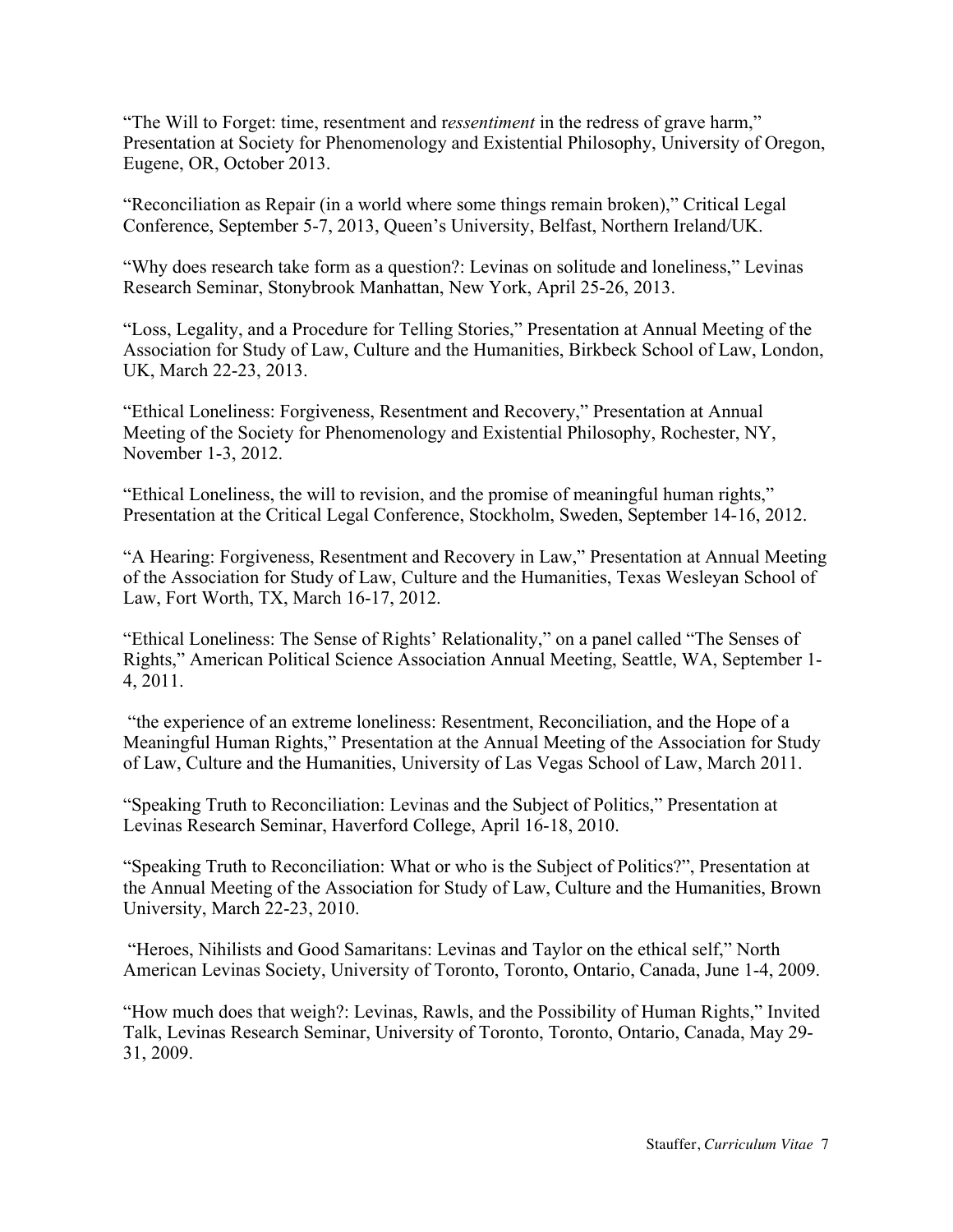# **Conferences Organized**

Levinas Research Seminar, Annual Meeting, Haverford College, April 21-23, 2017. Presenters: Lisa Guenther, Katharine Loevy, Timothy Stock, Oona Eisenstadt.

Levinas Research Seminar, Annual Meeting, Haverford College, April 16-18, 2010. Presenters: John Drabinski, Diane Perpich, Lisa Guenther, Claire Katz.

*Seeing Justice Done: Interrogating the Margins of Law*, Haverford College, March 30-31, 2007. Presenters: Kim Lane Scheppele, Marianne Constable, Siba Grovogui, Eduard Jordaan, Alison Young, Jerry Miller, Jeremy Elkins.

## **Recent Teaching**

Haverford College, PEAC 395: Capstone in Peace, Justice and Human Rights (Fall 2013, 2014, 2015)

Haverford College, PEAC 202: Forgiveness, Mourning and Mercy in Law and Politics (Fall 2010, 2011, Spring 2014)

Examines the possibilities and limits of forgiveness, apology and mercy in politics, and the role mourning plays in recovery from violence. The course focuses on specific historic and contemporary instances of forgiveness and apology, violence and recovery, and on philosophical and political writings about forgiveness, etc.

Haverford College, PEAC 201: Applied Ethics of Peace, Justice and Human Rights (Spring 2010, 2011, 2012, 2015, 2016)

Introduces students to major schools of ethical thought, and help students understand, analyze, and author ethical arguments about peace, justice and human rights, applying their knowledge and skills to contemporary real-world issues.

Haverford College, PEAC 101: Introduction to Peace, Justice and Human Rights (Fall 2009, 2010, 2011, 2013, 2014, 2015)

Surveys philosophies of rights in relation to justice; historic and contemporary approaches to (and reasons for) peace, war, and nonviolence; clashes between human rights and conflict resolution approaches; domestic and international problems and challenges to peace; and why the study of human rights is necessarily interdisciplinary.

- Haverford College, PHIL 302: Topics in Philosophy of Law—The Rule of Law (Spring 2011, 2014) Engages in close readings of Hart, Fuller, Raz, Dworkin and other legal philosophers on the definition and function of the rule of law, the law's relation to morality, and the substance of legal obligation and authority. Then the course considers current and historic debates on the rule of law with regard to humanitarian intervention, transitional justice, mercy and clemency, torture, and reparations for historic injustice
- Haverford College, PHIL 332b: Topics in Continental Philosophy—Levinas (Spring 2010) Focuses on close readings of philosophical works ranging throughout the career of Emmanuel Levinas. Considers the challenge Levinas levels at the western philosophical tradition in terms of its conceptualizations of freedom, sovereignty,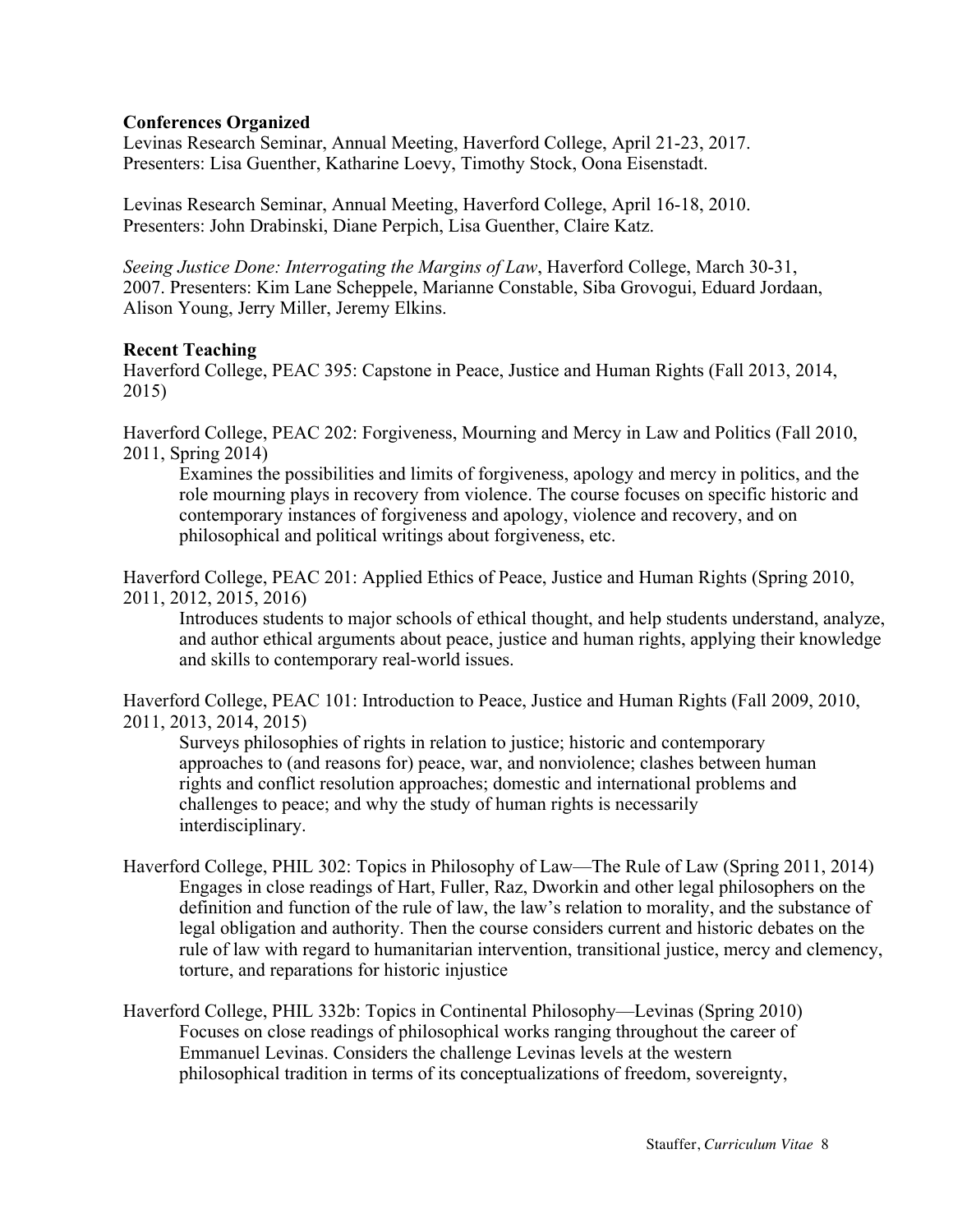responsibility, personal identity, subjectivity, ethics and politics, paying particular attention to the relationship between ethics and politics and/or justice.

# **Awards and Honors**

Haverford College Innovation in Teaching Award: 2015

Haverford College Research Awards: 2012, 2013, 2015, 2016

Haverford College Center for Peace and Global Citizenship Research Award: 2014

Andrew W. Mellon Faculty Fellowship in the Humanities: I was in residence at the CUNY Graduate Center for the 2008-9 academic year, running a faculty research group and speaker series on the theme "Sacred and Secular."

Mellon Post-Doctoral Fellowship, Hurford Humanities Center, Haverford College, 2005-7

Outstanding Graduate Student Instructor, University of California Graduate Division, 2003

## **Dissertation**

*'This Weakness Is Needed': An Intervention in Social Contract Theory* 

The dissertation demonstrates that for thinkers as varied as Hobbes, Rousseau and Rawls, 'consent' is a theme that makes law legitimate even while the surrounding theory quietly undermines the free choice for which consent is supposed to stand. As such it argues that if human beings are to take on the true weight of responsibility for law in a secular world, law needs an account of obligation that does not look for justification only in consent. *Committee*: Marianne Constable (director), Judith Butler, David Cohen, Mark Bevir

### **Languages**

Greek Latin French (reading)

### **College Service**

Creator and Director of PJHR Concentration, 2009-present Search Committee, Quaker Studies position, 2014-15 Search Committee, 3-year Fellow in Peace, Justice and Human Rights, 2014-15 Faculty Affairs and Policies Committee Member, 2013-15 Ethical Engagement/Leadership Committee Member, 2013-4 Search Committee, Mellon Fellow Search for HCAC, 2013-14 Developed intern program with CPGC for Voice of Witness, San Francisco, 2010-present Member of AAC&U Committee on interdisciplinarity and global learning at Haverford, 2010

# **Other Service**

Voice of Witness

Board of Directors, 2009–present Secretary of the Board, 2009–2016 Governance Committee, 2012–present Editorial Committee, 2010–present